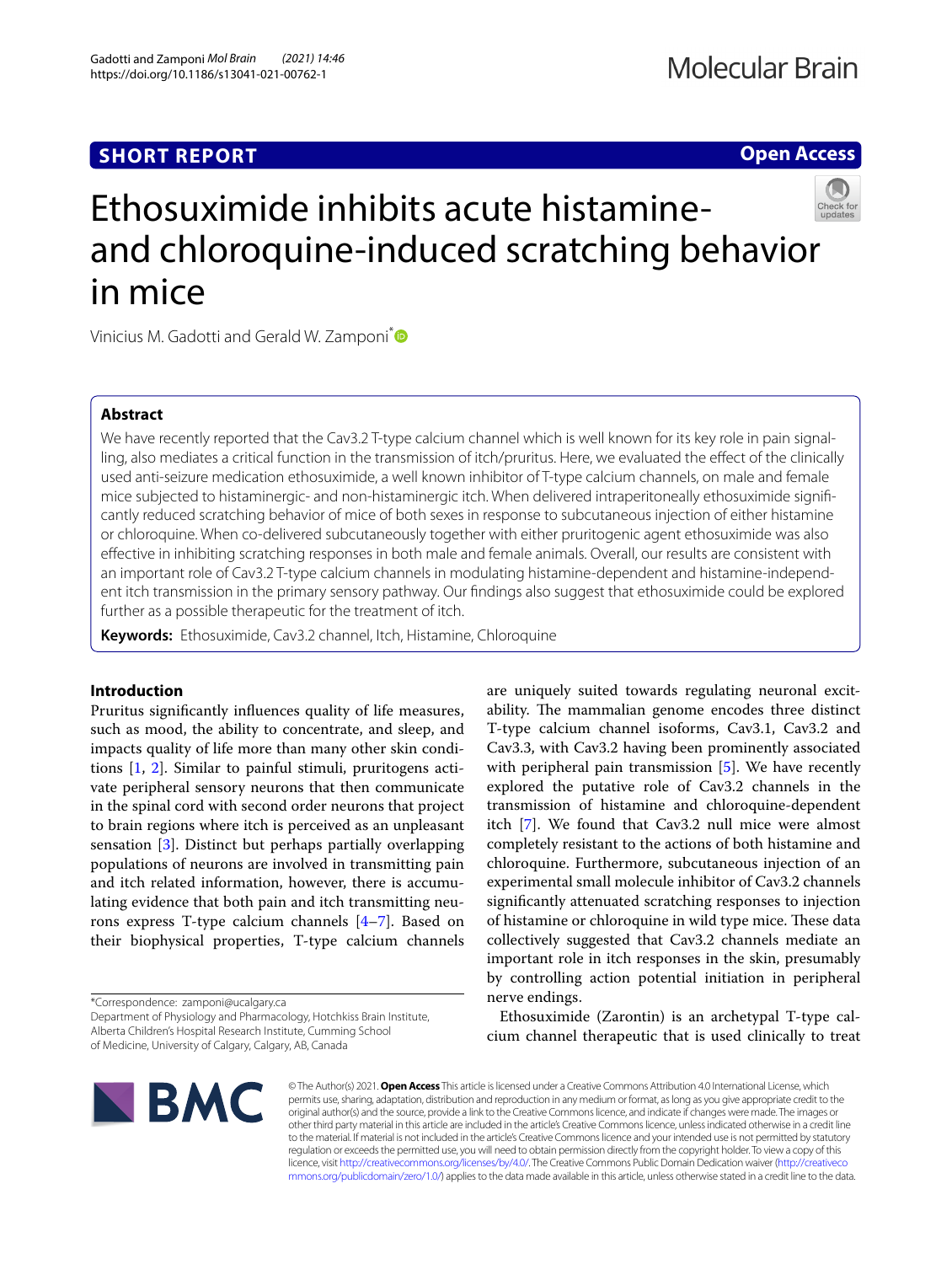absence epilepsy, particularly in children [[8\]](#page-4-1). Given that ethosuximide is generally well tolerated and thought to have few drug interactions  $[9, 10]$  $[9, 10]$  $[9, 10]$  $[9, 10]$ , we surmised that this molecule could perhaps be used to treat itch. Therefore, as a frst step, we wanted to obtain preclinical evidence of possible anti pruritonergic efects of locally and systemically delivered ethosuximide in mouse models of acute itch. Here, we report that ethosuximide potently inhibits scratching responses associated with subcutaneous delivery of histamine or chloroquine in both male and female mice.

#### **Methods**

Experiments were carried out on adult (7–11 weeks old) male or female C57BL/6J mice purchased from Jackson laboratories following approval by the institutional Animal Care Committee. Mice were housed at five per cage  $(30 \times 20 \times 15$  cm) with free access to food and water. The housing room was kept at a temperature of  $23 \pm 1$  °C and under a 12-h light/dark cycle (lights on at 7 am). All experiments were carried out between 9 am and 3 pm. The pruritogens chloroquine diphosphate (Sigma-Aldrich) and histamine (Sigma-Aldrich), as well as ethosuximide (Sigma-Aldrich), were dissolved in PBS solution. When compounds were delivered subcutaneously (s.c.), a standard low volume of 20 μl was injected.

The protocols for induction of either histaminergic or non-histaminergic itch were performed according to our previous work [[7\]](#page-4-0). Briefly, volumes of 20  $\mu$ l of histamine or chloroquine were given subcutaneously (s.c.) at the back of the neck using a BD micro-fine  $28 \text{ g } 1/2$  insulin syringe. Animals had the fur on their back trimmed 48 h before the experiments. Mice were placed individually into plexiglass observation chambers and the total time spent scratching the injected site was scored for 30 min beginning immediately after the administration of either pruritogen. Mice were treated systemically with ethosuximide (10–30 mg/kg, i.p.) 0.5 h before receiving histamine or chloroquine. When ethosuximide was codelivered with a pruritogen, volumes of 20  $\mu$ l of a solution containing an association of ethosuximide (100–1000 μg) and histamine (100 μg) were injected.

Data were analyzed with Graphpad Prism 6.0 and Graphpad InStat 3.0 and are presented as the mean $\pm$ SEM. One-way analysis of variance (ANOVA) with Tukey's post hoc correction was used. Statistical significance was accepted at the level of  $p < 0.05$ .

#### **Results and discussion**

We tested whether ethosuximide is efective against histaminergic and non-histaminergic itch by its ability to inhibit scratching behavior caused by either histamine (100 μg) or chloroquine (200 μg) injected subcutaneously (20  $\mu$ I) into the nape of the animals. Intraperitoneal pre-treatment (30 min prior) of mice with ethosuximide (10.0–30.0 mg/kg) produced a dose-dependent inhibition of itch responses in male (Fig.  $1a$  $1a$ ) and female (Fig. [1](#page-2-0)b) mice injected with histamine. Ethosuximide was also able to decrease the time mice spent scratching when co-delivered subcutaneously (100.0–1000.0 μg) with histamine in either male (Fig. [1](#page-2-0)c) or female (Fig. [1](#page-2-0)d) mice. Similarly, systemically delivered ethosuximide (10.0–30.0 mg/kg) elicited dose-dependent inhibition of scratching behaviour of male (Fig. [2](#page-3-5)a) and female (Fig. [2b](#page-3-5)) subjects that received chloroquine diphosphate. Likewise, ethosuximide produced a signifcant reduction of itch responses when co-delivered (100.0–1000.0 μg) with chloroquine in male (Fig. [2](#page-3-5)c) and female (Fig. [2d](#page-3-5)). Mice receiving pruritogens did not display finching or vocalization which are behaviors that would typically indicate nociceptive or nocifensive responses rather than itch [[11\]](#page-4-4). Together, our data indicate that a clinically used T-type calcium channel inhibitor attenuates scratching after either local or systemic delivery.

More than one in ten people sufers from chronic itch  $[12]$  $[12]$  and the global Pruritus Therapeutics market was valued at USD 11 Billion in 2018. In many cases, chronic itch is poorly managed and leads to poor quality of life, impaired sleep and comorbidities such as depression  $[1, 2, 13, 14]$  $[1, 2, 13, 14]$  $[1, 2, 13, 14]$  $[1, 2, 13, 14]$  $[1, 2, 13, 14]$  $[1, 2, 13, 14]$  $[1, 2, 13, 14]$  $[1, 2, 13, 14]$  $[1, 2, 13, 14]$ . This is particularly the case for patients on dialysis who frequently sufer from uremic itch, with about 40% of patients with end-stage renal disease being afflicted with moderate to severe pruritus [\[15](#page-4-8)]. In this context it is interesting to note that Cav3.2 channel expression is upregulated in the skin of uremic itch patients (presumably in nerve endings) [[16\]](#page-4-9), hinting at a possible role of these channels in uremic itch pathology. While we did not examine mouse models of chronic pruritus here, there is accumulating evidence that Cav3.2 channels are involved in the development of histamine and non-histamine dependent itch in rodents. It has been reported that Cav3.2 channels are important for hydrogen sulfde induced itch responses [\[6](#page-4-10)] in mice, and our recently published work has shown that Cav3.2 channels are critical for histamine and chloroquine induced itch in male and female mice [[7](#page-4-0)]. Although the cell signaling pathways for histamine and non-histamine dependent itch may be distinct [[17\]](#page-4-11), they appear to both involve Cav3.2 channels which is reminiscent of their role in the transmission of peripheral pain signals. Our observation that ethosuximide is efective when applied locally suggests that Cav3.2 channels are important for the activity of sensory nerve endings in the skin. In this context, it is possible that pruritogens may enhance Cav3.2 channel activity per se, or alternatively the role of Cav3.2 channels may be to maintain neuronal activity that is triggered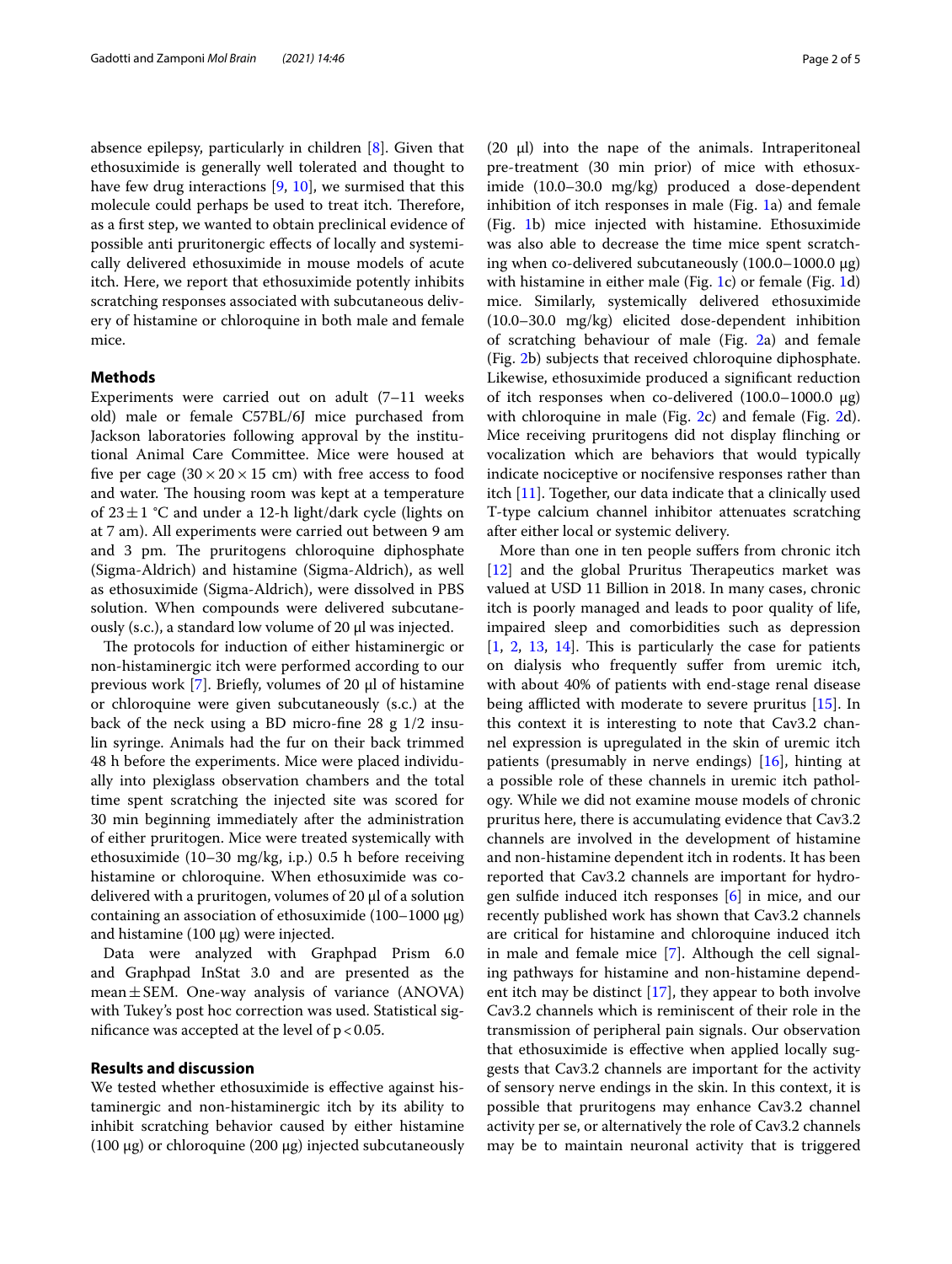

<span id="page-2-0"></span>runs. Numbers shown in the bars refect numbers of mice. One-way ANOVA reveals signifcant diferences

by pruritogen actions on other channels and receptors. In either case, inhibition of Cav3.2 channels would be expected to suppress itch signaling.

Systemically delivered ethosuximide readily crosses the blood brain barrier, and it is thus possible that Cav3.2 and perhaps other Cav3 channel isoforms may be involved in the transmission/processing of itch signals at the level of the spinal cord and/or brain. Dorsal root ganglia which are also accessible to intraperitoneally administered ethosuximide are known to express high levels of Cav3.2 calcium channels  $[18, 19]$  $[18, 19]$  $[18, 19]$ , but may also express other Cav3 family members. It is known that that ethosuximide inhibits all three T-type calcium channel isoforms [\[20](#page-4-14)]. Hence, despite our previous fndings showing that Cav3.2 null mice are resistant to itch [[7](#page-4-0)], we cannot rule out the possibility that the efect of ethosuximide on scratching responses might also involve inhibition of Cav3.1 or Cav3.3 channels. From a mechanistic point of view, it will be interesting to determine whether spinally delivered ethosuximide has antipruritonergic efects, although

from a clinical vantage point, the fact that systemic delivery was efective is much more important.

We reiterate that we did not examine the efects of ethosuximide in models of chronic pruritus. Nonetheless, our data may set the stage for further preclinical studies in mouse models of chronic itch, and perhaps clinical studies that examine the possible utility of ethosuximide as a therapeutic for chronic itch suferers. We note that ethosuximide was recently evaluated in a randomized clinical trial for neuropathic pain, and not only failed to show efficacy, but at the doses used, resulted in a number of adverse efects that required the termination of the trial  $[21]$  $[21]$ . This stands at odds with the notion that ethosuximide is generally well tolerated by epilepsy patients [\[10](#page-4-3)]. It remains to be determined whether ethosuximide could have a wider therapeutic window for itch compared to neuropathic pain, or alternatively, one may be able to explore transdermal efects of topically formulated ethosuximide as a possible anti itch agent.

Altogether, our data further support an important function of T-type calcium channels in the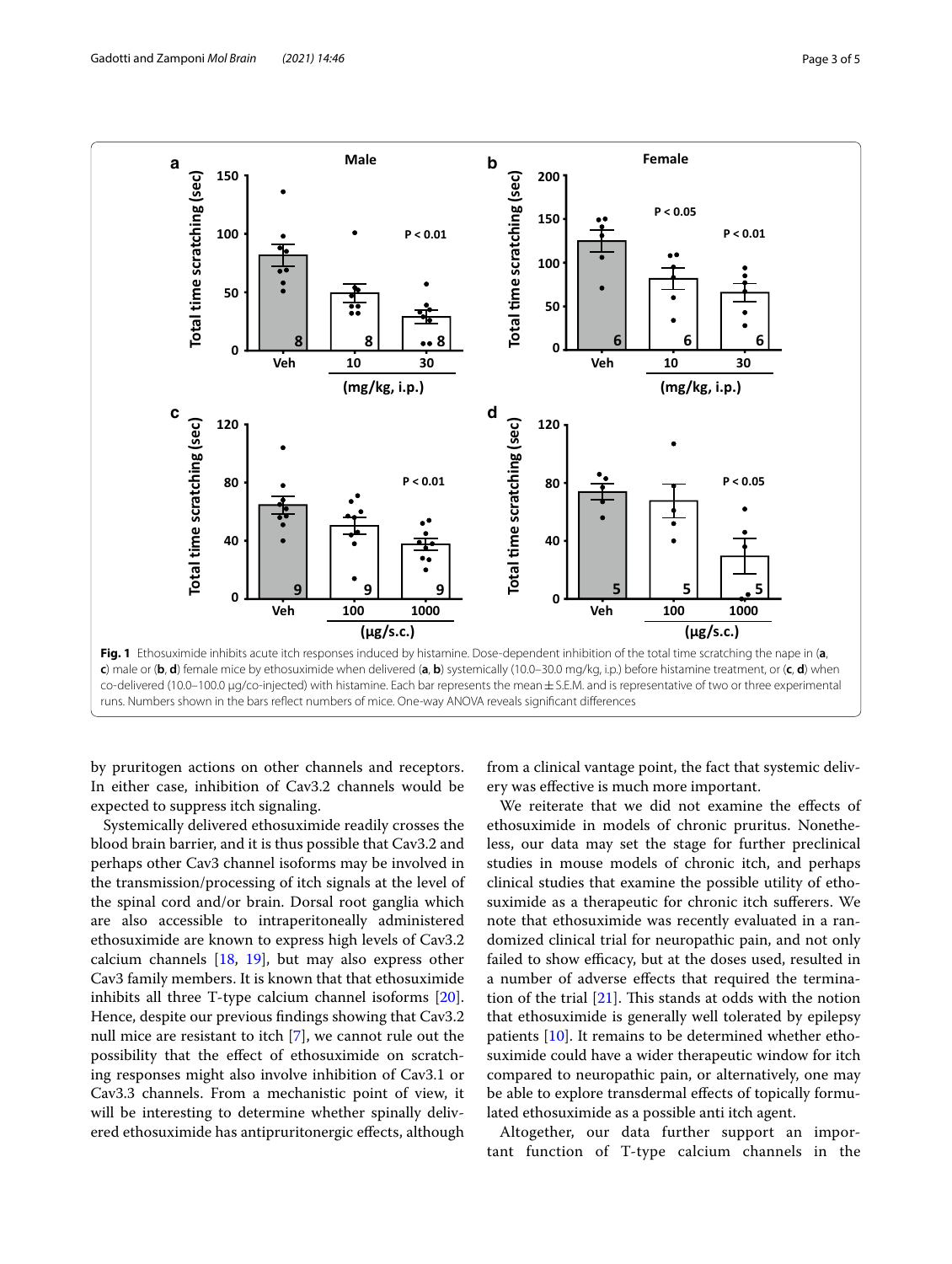

<span id="page-3-5"></span>**c**) male or (**b**, **d**) female mice by ethosuximide when delivered (**a**, **b**) systemically (10.0–30.0 mg/kg, i.p.) before chloroquine treatment, or (**c**, **d**) when co-delivered (10.0–100.0 μg/co-injected) with chloroquine. Each bar represents the mean±S.E.M. and is representative of two experimental runs. Numbers shown in the bars refect numbers of mice. Two-way ANOVA reveals statistical diferences

## development of diferent forms of itch, and may ofer possible new therapeutic pathways.

#### **Acknowledgements**

Not applicable.

#### **Authors' contributions**

VG performed experiments, analyzed data, and wrote the manuscript. GWZ conceptualized and supervised the study and wrote the manuscript. Both authors read and approved the fnal manuscript.

#### **Funding**

This work was supported by a Foundation Grant to GWZ from the Canadian Institutes of Health Research and a Grant from Alberta Innovates. GWZ is a Canada Research Chair. VG was supported through the Vi Riddell Program for Pediatric Pain.

#### **Availability of data and materials**

All data generated or analysed during this study are included in this published article.

#### **Declarations**

#### **Ethics approval and consent to participate**

This study was approved by the University of Calgary's animal care committee.

#### **Consent for publication** Not applicable.

#### **Competing interests**

The authors declare no competing interest.

Received: 10 January 2021 Accepted: 23 February 2021 Published online: 02 March 2021

#### **References**

- <span id="page-3-0"></span>Ikoma A, Steinhoff M, Ständer S, Yosipovitch G, Schmelz M. The neurobiology of itch. Nat Rev Neurosci. 2006;7:535–47.
- <span id="page-3-1"></span>2. Kini SP, DeLong LK, Veledar E, McKenzie-Brown AM, Schaufele M, Chen SC. The impact of pruritus on quality of life: the skin equivalent of pain. Arch Dermatol. 2011;147:1153–6.
- <span id="page-3-2"></span>3. Han L, Dong X. Itch mechanisms and circuits. Annu Rev Biophys. 2014;43:331–55.
- <span id="page-3-3"></span>4. Garcia-Gaballero A, Gadotti VM, Stemkowski P, Weiss N, Souza IA, Hodgkinson V, et al. The deubiquitinating enzyme USP5 modulates neuropathic and infammatory pain by enhancing Cav3.2 channel activity. Neuron. 2014;83:1144–58.
- <span id="page-3-4"></span>5. Zamponi GW. Targeting voltage-gated calcium channels in neurological and psychiatric diseases. Nat Rev Drug Discov. 2016;15:19–34.